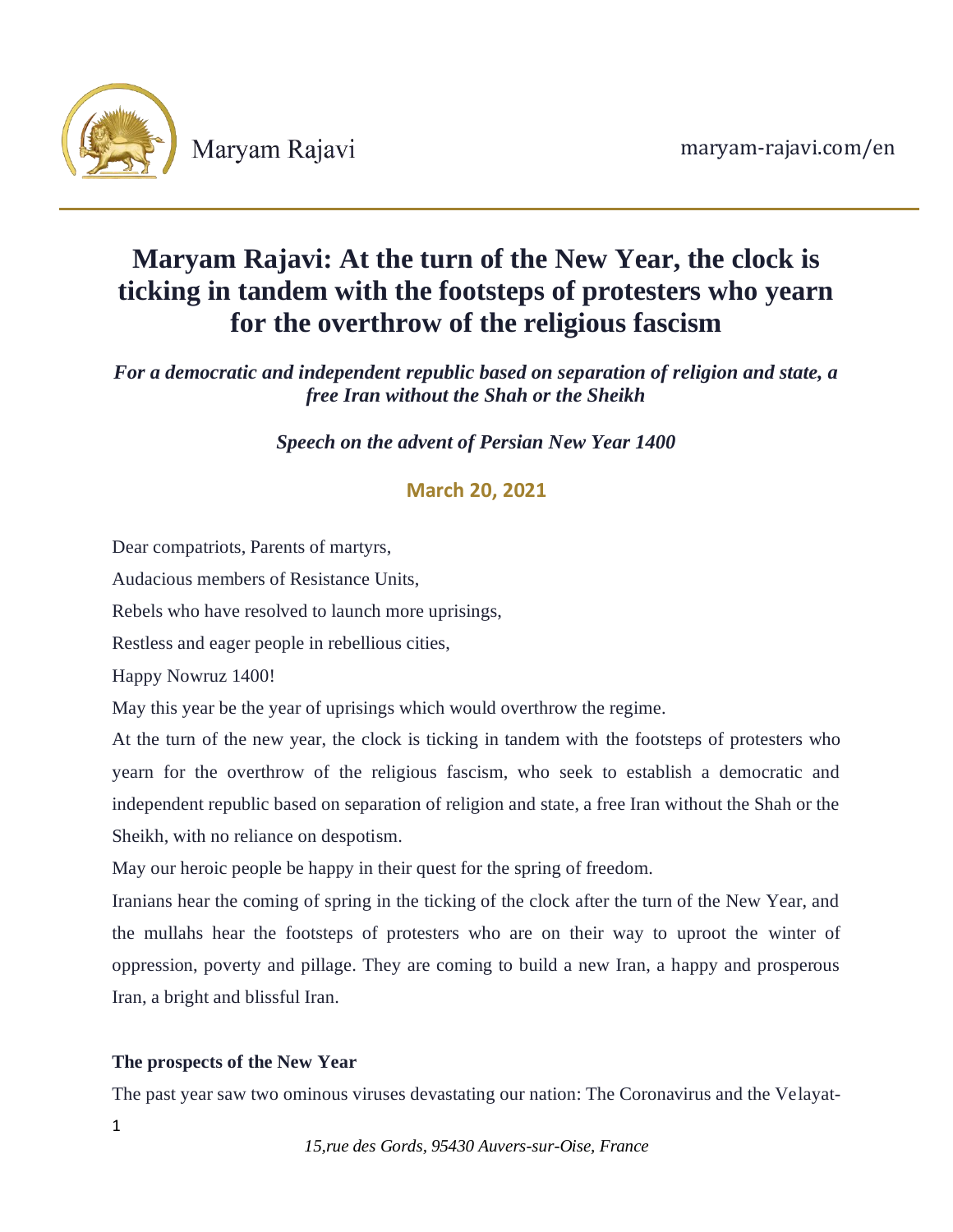e Faqih (absolute clerical rule) virus. They spread death and darkness, and tried to extinguish every flame and every movement, and to impose sorrow and grief all over the country. But Resistance Units and rebellious youths kept these flames alight. And eventually, these flames roared in Saravan, in Sistan and Baluchistan.

The underprivileged and the working masses engaged in protests throughout the year. Fearful and stranded in a deadlock, the regime had tied its hopes to the change in U.S. administrations. The people of Iran were, and still are, struggling amid disease, poverty, and hunger.

But without a doubt, Iran will rise up and will overcome both ominous viruses.

The Persian year 1400 will see the blazing of the flames of uprisings from underneath the ashes of disease and repression. It will see the people of Iran rising up again to overthrow the regime.

With this promising prospect, Happy Nowruz to everyone who is struggling for freedom, and all the rebels who will win victory.

And Happy New Year to the selfless young people in the Resistance Units who risk their lives every day. I extend my greetings to the fighters who embrace the pain of imprisonment and torture in Khamenei's dungeons.

And I congratulate Massoud Rajavi on the advent of spring and Nowruz, the Leader of the Iranian Resistance, who leads this enormous force of rebellion within Iranian society towards uprisings and the regime's overthrow.

My sincerest congratulations to members of the National Council of Resistance of Iran, to all the supporters of the Iranian Resistance and the NCRI around the world.

As we begin the New Year, we salute the executed political prisoners, particularly Mostafa Salehi and Navid Afkari, the brave men who resisted and remained steadfast. We salute the innocent people who lost their lives while working to earn a living. My special salutes to the fuel carriers in Baluchistan and the porters in Kurdish provinces who were shot by Khamenei's revolutionary guards. I salute the mothers of all the martyrs, particularly the mothers of the 1,500 martyrs of the uprising in November 2019.

I hail the national hero, the Mojahed pilot, Col. Behzad Mo'ezzi, and all the PMOI members who passed away last year, particularly the nine proud men and women who lost their lives due to the Coronavirus at Ashraf 3.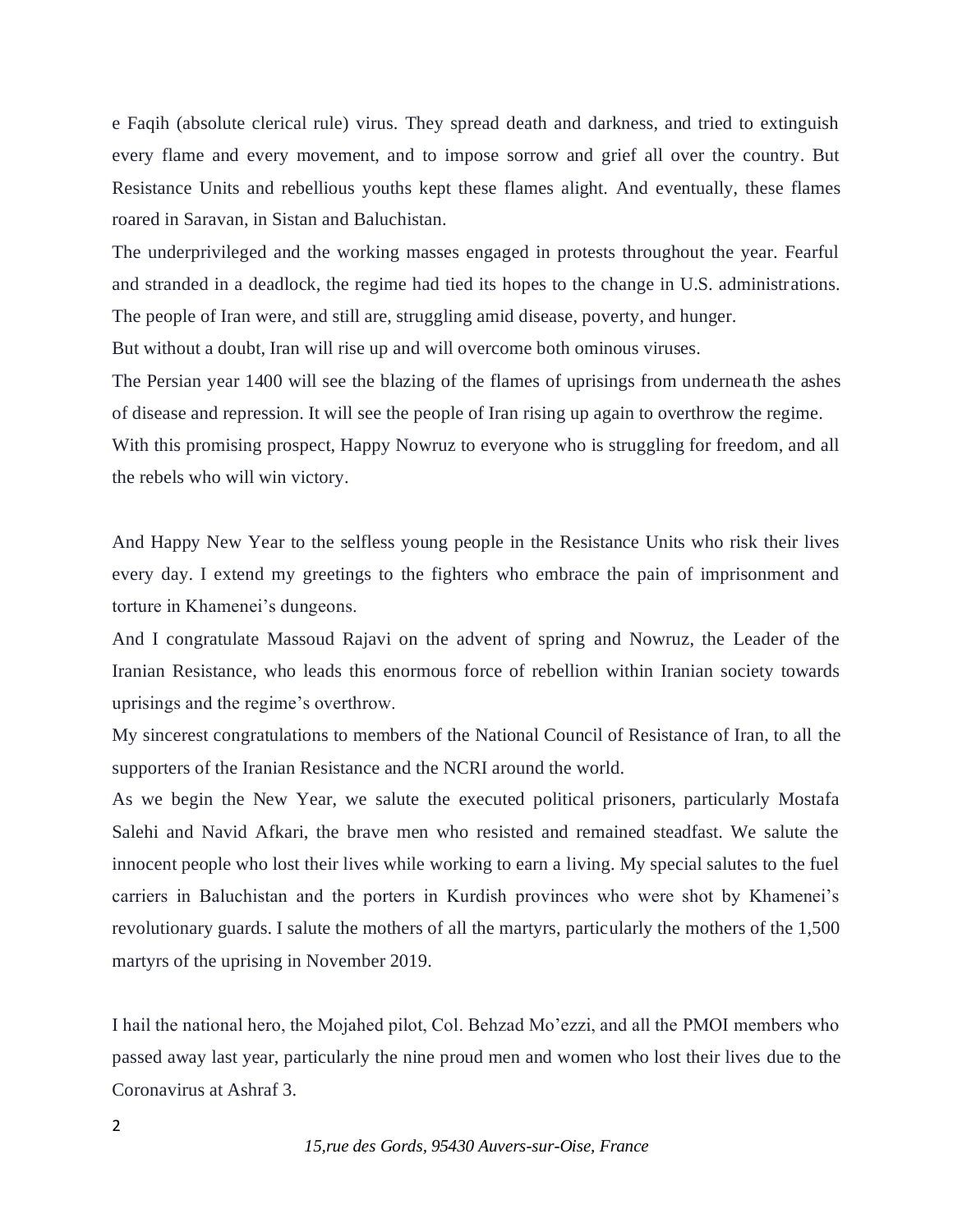In the final moments of this year, we are grateful to God because the PMOI members at Ashraf 3 were able to get through the pandemic safely and collectively owing to the selfless efforts of the organization's members and officials and the unremitting support of their selfless supporters. They thus passed another tumultuous test with pride and vigor over the last year. We remember the great Mojahed Hamid Assadian who wrote a poem about 100 springs: In this pleasant spring, odes emerge From waters, from dreams, through winds and memories One can hear the sound of 100 thousand of them… Look, Look how 100 springs, Are on the way Each more lively than the other.

#### **Boycott of the nationwide election sham**

Fellow compatriots,

Today, the mullahs' religious fascism is stuck in dire conditions which have been unprecedented over the past 40 years. Rouhani's government is broken and crippled.

The turnout for the mullahs' parliamentary sham elections (in February 2020) dropped to its lowest level in 40 years despite all the regime's efforts to tamper with the figures.

The regime's supreme leader Ali Khamenei chose a Revolutionary Guard veteran, Mohammad Baqer Ghalibaf, to head the mullahs' parliament. This was the first step on the path to maximally close in ranks and to consolidate power. Khamenei needs to consolidate power and to preserve his own hegemony in order to ensure the regime's survival. Therefore, he has to eliminate the socalled reformist faction which functions as a protective insulator for the regime. So, what becomes clear as day is the solution offered by the Iranian Resistance, the strategy of overthrowing the regime through popular uprisings.

The Iranian Resistance has always boycotted the clerical regime's sham elections over the past 40 years. Over time, more groups, parties and social strata have realized the veracity of this reaction, and have joined the boycott.

There is a contradiction in terms when Khamenei seeks to hold a vibrant election, but at the same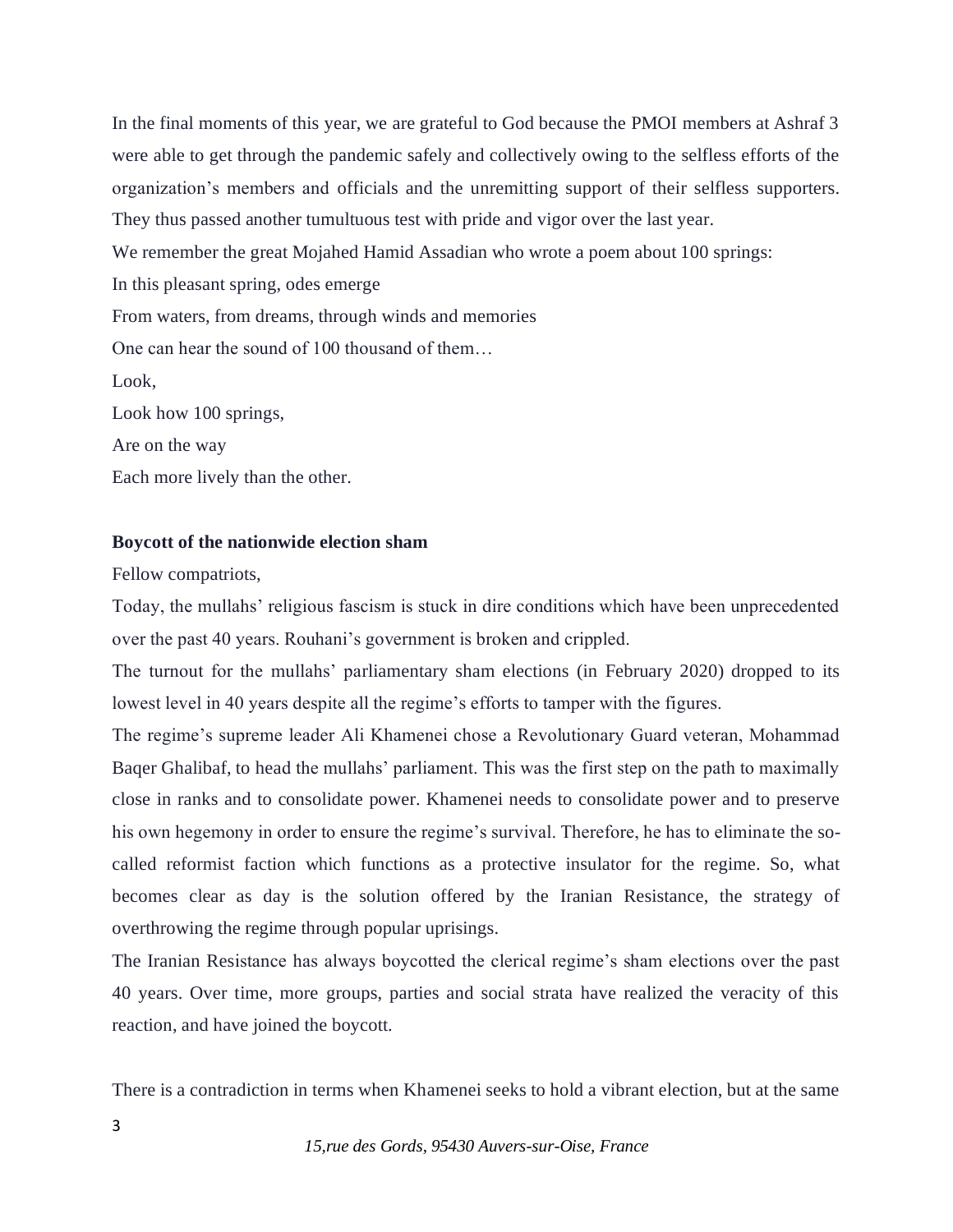time, seeks to install his own subservient candidate. The regime's presidential election sham, however, does not bear any vestige of legitimacy in the eyes of the Iranian public. The Iranian people's nationwide boycott of this election is the flip side of popular uprisings, and yet another response to the murderers of 1500 blood-drenched martyrs of November 2019.

The Iranian people have said and will say NO to the mullahs' regime, NO to religious fascism, NO to despotism, tyranny and pillage. YES to freedom, YES to the universal suffrage, and YES to a democratic republic.

#### Compatriots,

Throughout the past year, the regime's deadlocks surfaced one after the other on various occasions.

In the case of the elimination of Mohsen Fakhrizadeh, the regime's top nuclear weapons official, the regime's Minister of Intelligence acknowledged that this operation had been carried out by an IRGC infiltrator. This incident was a clear show of the hollow nature of the regime and its escalating internal power struggle and the rupturing of the regime.

Regionally, the peoples of Iraq and Lebanon dealt a heavy blow to the regime's strategy of export of fundamentalism and terrorism, particularly since the regime has not been able to fill the void caused by the elimination of Qassem Soleimani.

Economically, the regime's experts are confessing one after the other, that the regime has reached the end of the line. But the truth is far beyond these facts: The bells are tolling for the mullahs' overthrow.

#### **Social circumstances for a revolution**

In such circumstances, Khamenei and Rouhani have welcomed and continue to welcome the outbreak of the coronavirus disease all across the county. Their inhuman strategy is to pave the way for the spread of the virus. More than 235,000 of our compatriots have lost their lives to the Coronavirus so far.

In the case of the tragic downing of the Ukrainian passenger airliner [in January 2020], no one could initially believe that the regime had shot down the plane itself. In the case of the disease, initially it was inconceivable for many to believe that Khamenei and Rouhani are deliberately sending people to their demise. But the Iranian Resistance quickly exposed the regime's ominous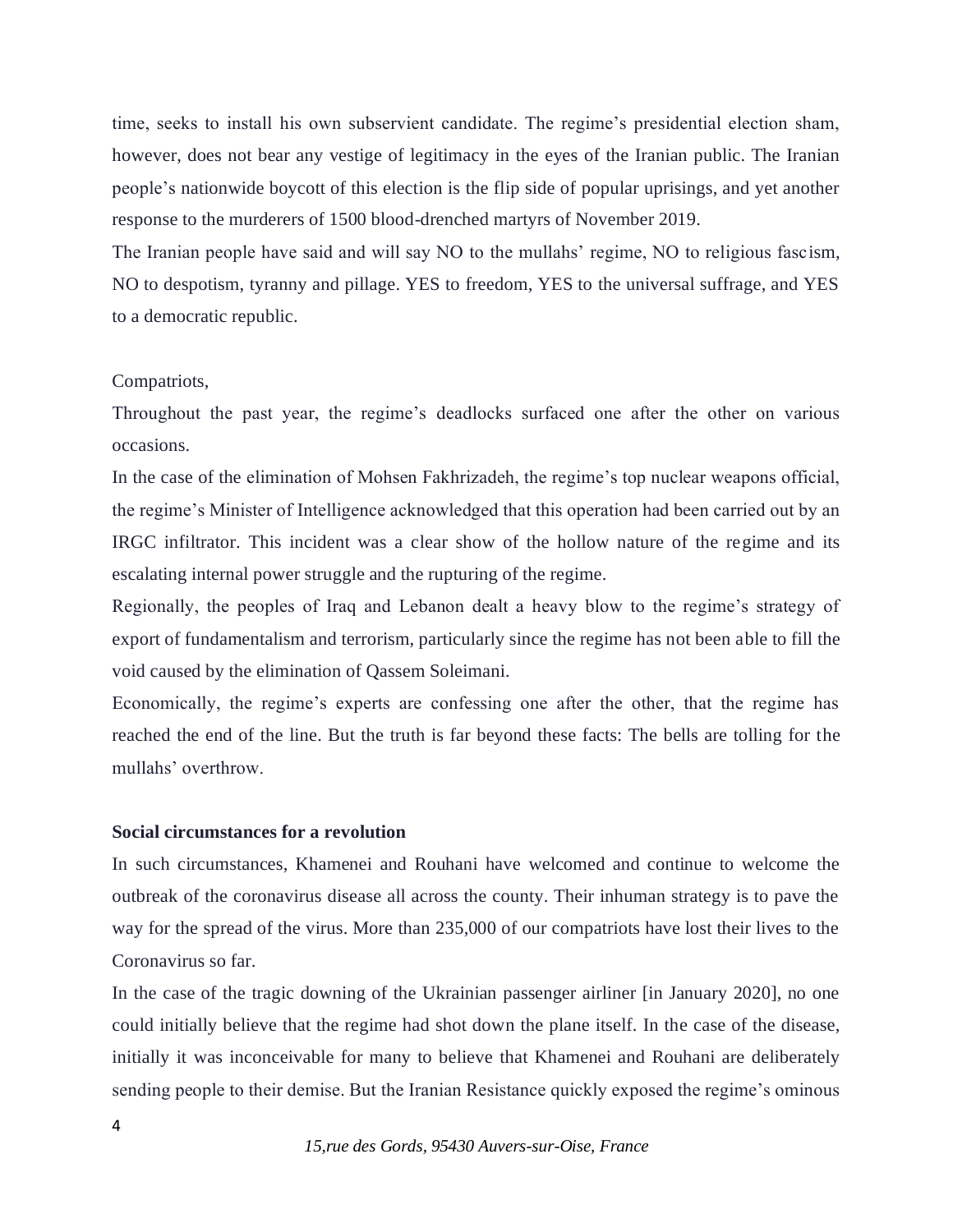strategy from the outset. Massoud Rajavi said: "Khamenei and Rouhani have adopted the strategy of causing massive human casualties and sending people to the minefields of the Coronavirus to protect the regime from the threat of uprisings and from being overthrown." And today, the state-run media write: "We were looking for a savior to distract the public's attention from the incidents in November and December when the Coronavirus arrived and kept the hungry, depressed, and struggling public stranded in a room with a hungry lion.

Since the beginning of the outbreak in February 2020, Massoud Rajavi outlined a list of measures to deal with the Coronavirus. They included:

Khamenei must allocate 100 billion dollars of his wealth and assets of the "SETAD of executing Khomeini's order" and the enormous wealth accumulated in the cooperatives of the IRGC, Bassij, the State Security Forces, the Mostaz'afan Foundation, and all the money it spends in Iraq, Syria, Gaza, and Lebanon to the provision of medical treatment and cures for the people of Iran. The budget for the regime's nuclear and missile programs, and the assets and resources of the Red Crescent used for export of fundamentalism and terrorism must be allocated to the medical treatment of people who have contracted the Coronavirus. The assets of the Astan-e Qods Razavi endowment, which are under Khamenei's control, must be used to pay for the salaries and all the treatment costs of workers, teachers, and government employees. All prisoners, particularly political prisoners, must be released immediately.

Now, one can conclude what the difference would have been if the regime had undertaken any of these measures.

Indeed, the Coronavirus and the virus of the Velayat-e Faqih are allies. Khamenei even accepted the disgrace of his inhuman policy for preventing the import of vaccines to Iran.

Less than two weeks ago, the regime's Health Minister said: "We face a horrendous storm in Khuzestan which is worse than the storm in Wuhan." Yes, this is the tragic conditions our country is facing under the mullahs' rule.

In the face of the mullahs' cover-up, over the past 13 months, the Iranian Resistance exposed Coronavirus casualties in each of the Iranian provinces on a daily basis. The NCRI did not allow these deaths to be treated as a trivial or normal daily occurrence.

Despite the disease, our disenchanted people displayed their outrage and fury repeatedly during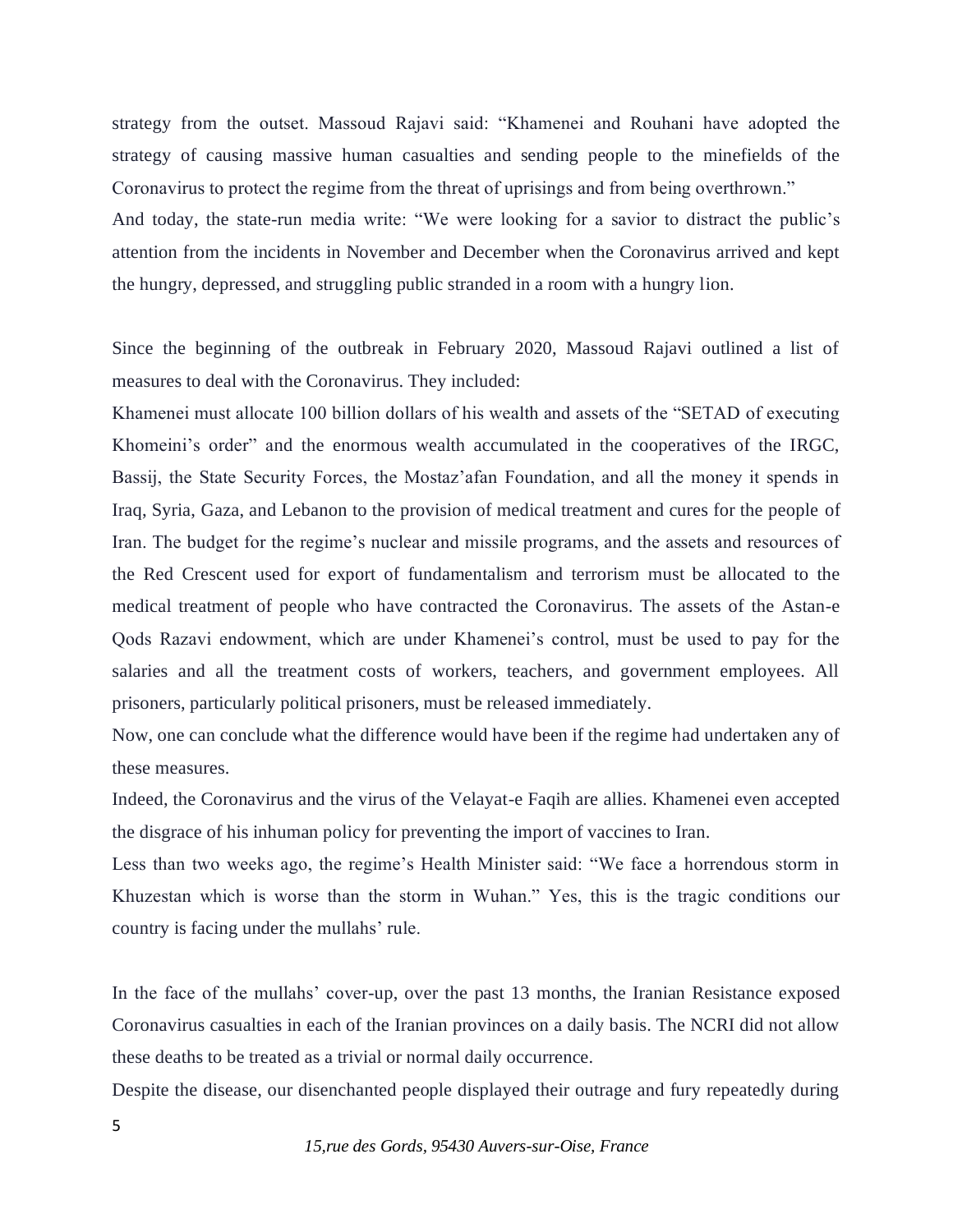riots in prisons, social protests, the strike of workers, teachers and educators, retirees and pensioners, students, farmers and bazaar merchants.

The reality is that the circumstances for a revolution are in place in Iran, and the social readiness for overthrowing the regime is beyond the shadow of a doubt.

To contain this tremendous explosive potential, the mullahs stepped up repression, arrests and executions. They resorted to demonization campaigns against the PMOI and the Iranian Resistance and hatched terrorist plots against them. And, they tied their hopes and prayers to the 2020 US elections.

But 2 months after the new U.S. President took office, it has become clear that a return to the previous balance of power is impossible and the regime will not be able to unwind. Its missile launches on Iraq and Saudi Arabia will not solve any of their problems either. So, whatever happens in the future, the outcome awaiting the regime would be the outburst of uprisings leading to its overthrow.

And again, we tell them that if you want, negotiate, and do it fast. But beware, that with the JCPOA or without it, with the sanctions or without them, the regime cannot escape the outbreak of uprisings and its overthrow.

If they escalate repression and close ranks further, the outcome would not be any different. If they were to retreat and drink a "poison chalice," shattering the spell of repression, the outcome would be much better for everyone and particularly for the people of Iran.

Three years ago, at the Free Iran Grand Gathering in Villepinte, I said: "We welcome any retreat on the part of the mullahs." I pointed out: "A thousand chalices of poison will serve the cause of 1,000 Ashrafs."

And I emphasized that "the overthrow of the regime, democratic change in Iran and establishment of a free Iran lies within the realm of our own responsibility and that of our people."

Maryam Rajavi: At the turn of the New Year, the clock is ticking in tandem with the footsteps of protesters who yearn for the overthrow of the religious fascism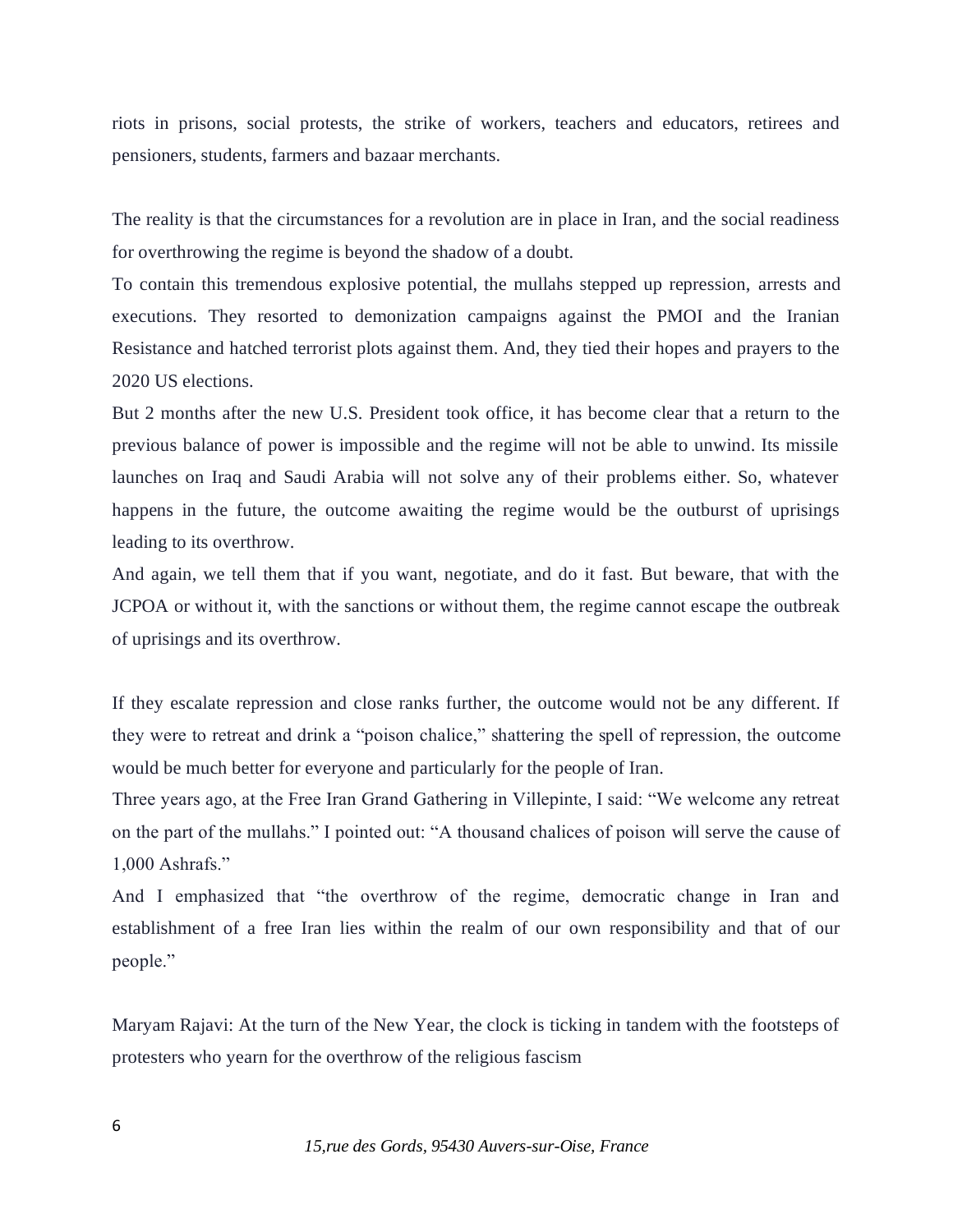#### **The advancements of the Iranian people's Resistance**

Compatriots, supporters of the Iranian Resistance,

The Iranian Resistance took a step forward every day over the past year in the course of its relentless struggle.

Everyone sees the activities and operations of Resistance Units on a daily basis across the whole country.

An untiring daily reporting on the Coronavirus casualties in Iran and participation in all the popular protests demanding our people's rights as well as exposing the regime's crimes are among our daily duties.

Internationally, too, there was a bipartisan resolution last June signed by a majority, 222 members, of the U.S. House of Representatives, as well as a resolution supported by 158 members of the new session of Congress, declaring support for the Iranian Resistance's ten-point plan and rejecting both dictatorships of the Shah and the Sheikh. These resolutions are very telling and clear. Both stipulate that the Iranian people have "rejected monarchic dictatorship and are opposing religious tyranny."

The next step was a ruling by the Court of Hamburg against the allegations published by the Frankfurter Allgemeine coming in the wake of the court ruling against allegations published by DER SPIEGEL, shedding light on the demonization strategy of the mullahs' and their accomplices against the Iranian Resistance.

In another development, seven United Nations special rapporteurs recognized the massacre of political prisoners in Iran in 1988 as "a crime against humanity" and called for an "in-depth" and "independent" investigation into it.

The series of Iranian Resistance's virtual international gatherings and conferences, particularly its annual gathering, set new records by leveraging the latest modern technology at the height of the Coronavirus pandemic and connecting 30,000 locations in 102 countries.

Another significant step was the publication of an investigative report by the Treadstone cyber security firm, which revealed that the tweet storm against the Iranian Resistance on July 17, 2020, had been launched by the IRGC's cyber network in cooperation with the regime's Intelligence Ministry.

Also, the historical verdict of the Court of Antwerp in Belgium was the culmination of the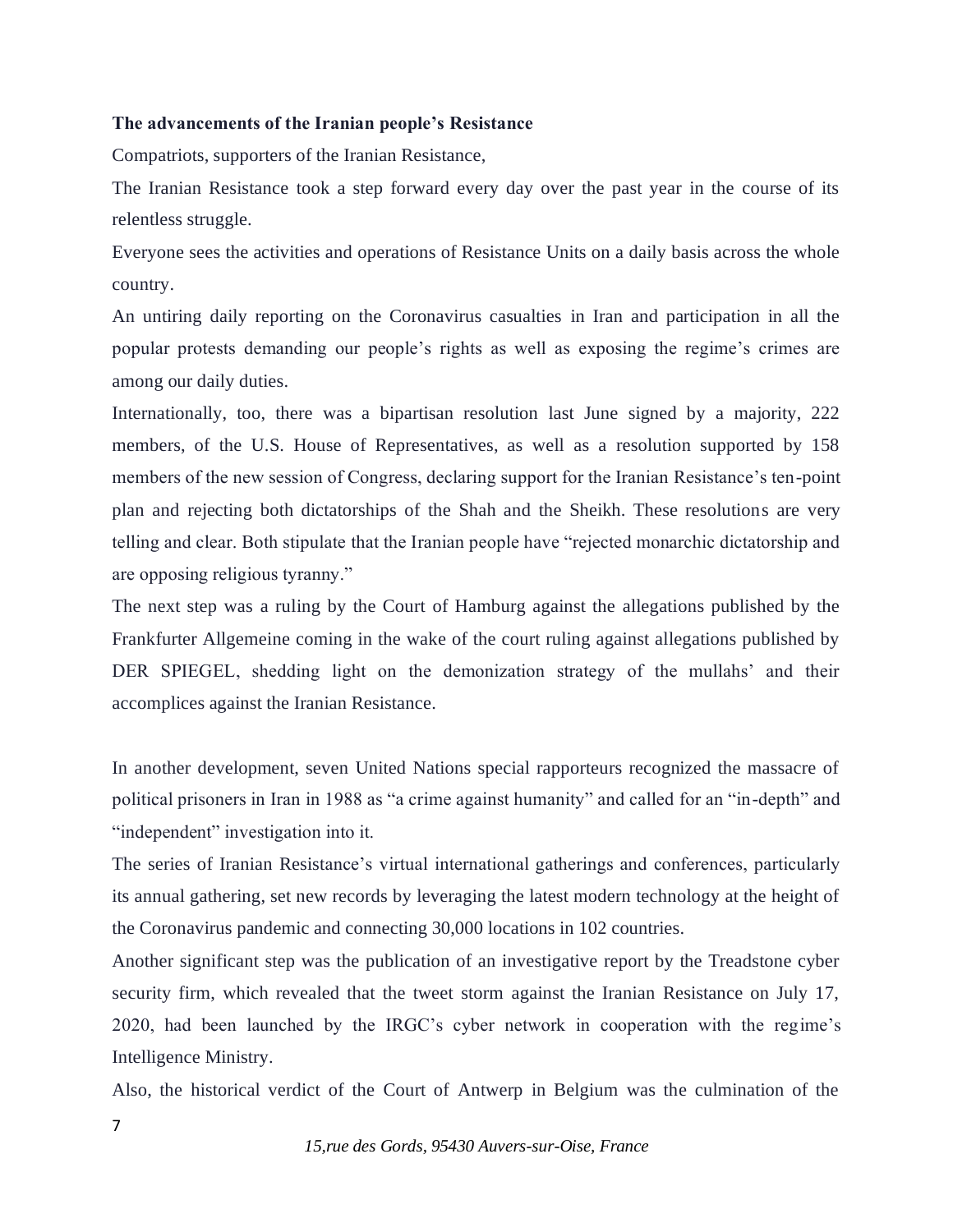sacrifices of the martyrs of the Iranian people's Resistance in confronting the long-time policy of appeasement.

Yes, in addition to heavy prison sentences, the verdict revoked the passports and citizenships of the regime's agents, instilling fear among the regime's intelligence agents all across Europe.

On behalf of my compatriots and the dignitaries who took part in the Resistance's annual gathering in 2018 and were targets of the regime's plot, I would like to urge the governments of Germany, Belgium and France, to publish the contents, documents, names and addresses obtained from the notebook of the regime's terrorist diplomat.

No document must be classified or treated as highly confidential. To secure immunity against the regime's terrorism, espionage and demonization, European services in various countries must reveal the names of the agents and contacts working with the clerical regime and its Intelligence Ministry who use the cover of refugees or citizens in these countries.

I have personally heard from many parliamentarians and politicians that a number of these mercenaries act on behalf of both the clerical regime's Intelligence Ministry as well as the associated European countries' intelligence services. This is also one of the mullahs' Intelligence Ministry ploys where it trains its agents to operate as double agents in order to avoid arrest and prosecution. Of course, for any country that respects democracy and human rights, this is a dark stain that must be removed.

In retaliation for the conviction by the Court of Antwerp, the mullahs have set up a theatrical trial to prosecute the officials of the People's Mojahedin.

But this ludicrous show was shattered by the decisive and enlightening response of Massoud Rajavi, where he called on Khamenei, Rouhani and [regime's judiciary chief] Raisi to appear before an international tribunal; An invitation which was met with widespread support by our compatriots in Iran and abroad. Once again, the mullahs noticed that they had entered into a confrontation which they would certainly lose.

#### **Resistance Units, the flames of hope**

Dear compatriots,

The Iranian Resistance's major advancement in the Persian calendar year 1399 [March 2020 to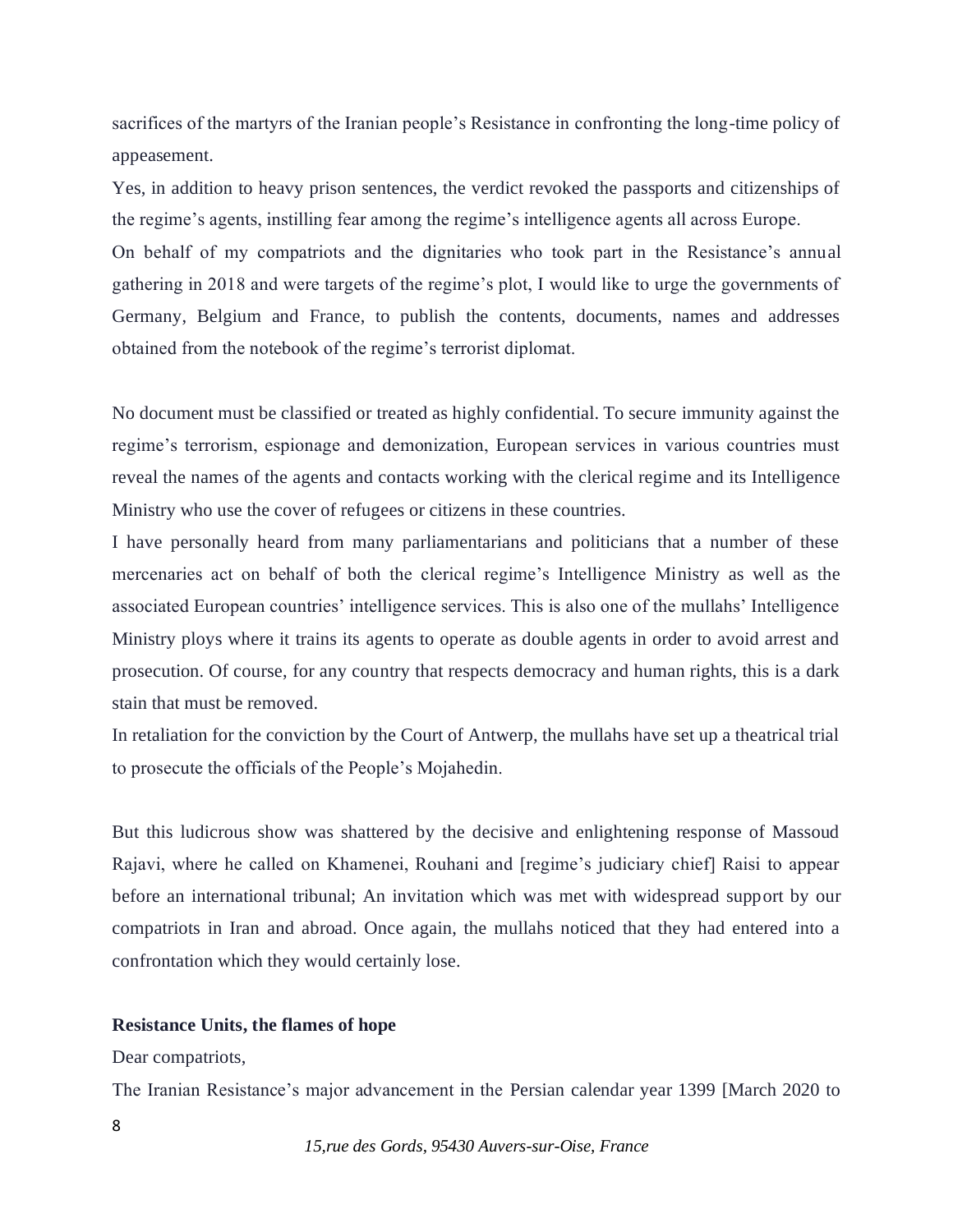March 2021], was in the form of the overwhelming initiative of Iran's courageous youth to join the PMOI and spread the network of its supporters in Iranian cities. The wave of arrests, instilling of terror and fear, and ceaseless publication of books, movies, TV series and various publications against the PMOI inside Iran by the regime are aimed at denting the younger generation's support for the PMOI.

But as [the late Iranian singer] Marjan said: Even if you strike, cut and kill (the tree), what will you do with the growth of sprouts?

#### **Yes, this is how the spring blossoms**

This is how the resilient PMOI prisoners who have been in chains for 10, 15, and even more than 20 years, remain steadfast to their cause and commitment. They gather their cellmates and promote hope and happiness among prisoners. They celebrate Nowruz even if it is with only a sugar cube.

And indeed, which spring and feast is more auspicious than remaining steadfast to one's cause against the enemy of Iran and of all Iranians?

Mothers of martyrs gather at their brave children's graves. They celebrate Nowruz by speaking about their children's courage, goodness, kindness and humanity. Indeed, isn't Nowruz the time for cherishing and promoting such benevolence?

Workers, government employees, and all the impoverished and underprivileged workers celebrate Nowruz with the warmth of their kindness. They will create future uprisings by fostering solidarity among themselves. What Nowruz would be more auspicious than the joining of hearts and wills to bring down the Zahak [mythical evil figure] of our time.

And the PMOI freedom fighters, those who set up the collective leadership organ for leading the uprisings, strengthen their will and determination by new pledges to continue the fight with the ruthless enemy and to realize the Iranian people's political and social Nowruz.

And what Nowruz would be better than the one that involves the forging of a new future and the establishment of freedom?

So, with our hearts filled with hope, and our heads filled with great aspirations we can forge the free Iran of tomorrow. Freedom will be established by selfless protesters and combatants for liberty.